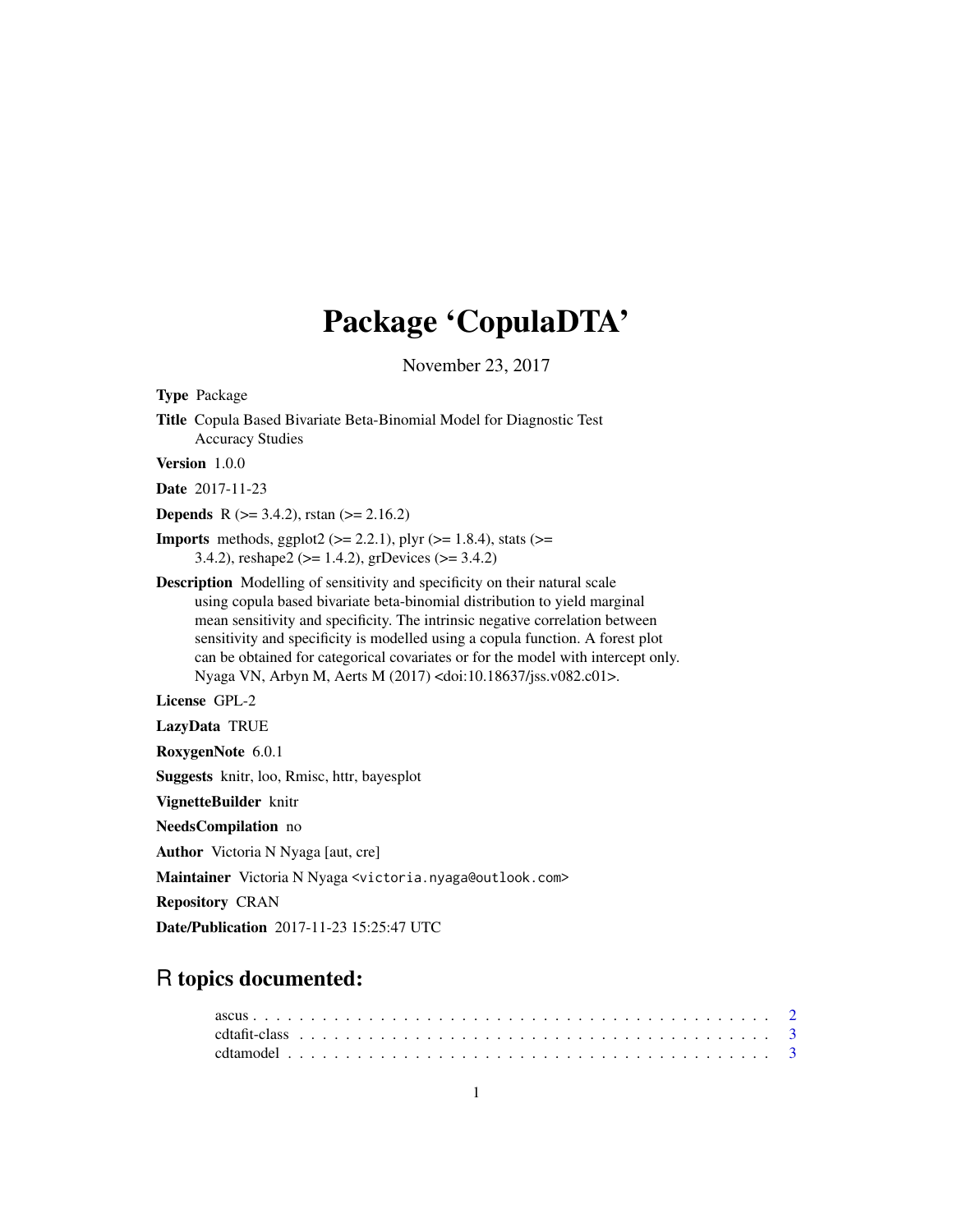#### <span id="page-1-0"></span> $2 \cos \theta$  ascuss and  $\theta$  as  $\cos \theta$  as  $\cos \theta$  as  $\cos \theta$

| Index | 19 |
|-------|----|

ascus *ASCUS dataset*

#### Description

Arbyn et al. (2013) performed a Cochrane review on the accuracy of human papillomavirus testing (HC2)and repeat cytology (RepC) to triage of women with an equivocal Pap smear to diagnose cervical precancer.

#### Usage

data(ascus)

# Format

A data frame of 20 observations and six variables:

StudyID Study identifier

Test Type of diagnostic test

- TP Number of true positives
- FN number of false negatives
- TN number of true negatives
- FP number of false positives

# References

Arbyn M, Roelens J, Simoens C, Buntinx F, Paraskevaidis E, Martin-Hirsch PPL, Prendiville W (2013). Human Papillomavirus Testing Versus Repeat Cytology for Triage of Minor Cytological Cervical Lesions." Cochrane Database of Systematic Reviews, pp. 31-201.

Nyaga VN, Arbyn M, Aerts M (2017). CopulaDTA: An R Package for Copula-Based Beta-Binomial Models for Diagnostic Test Accuracy Studies in a Bayesian Framework. Journal of Statistical Software, 82(1), 1-27. doi:10.18637/jss.v082.c01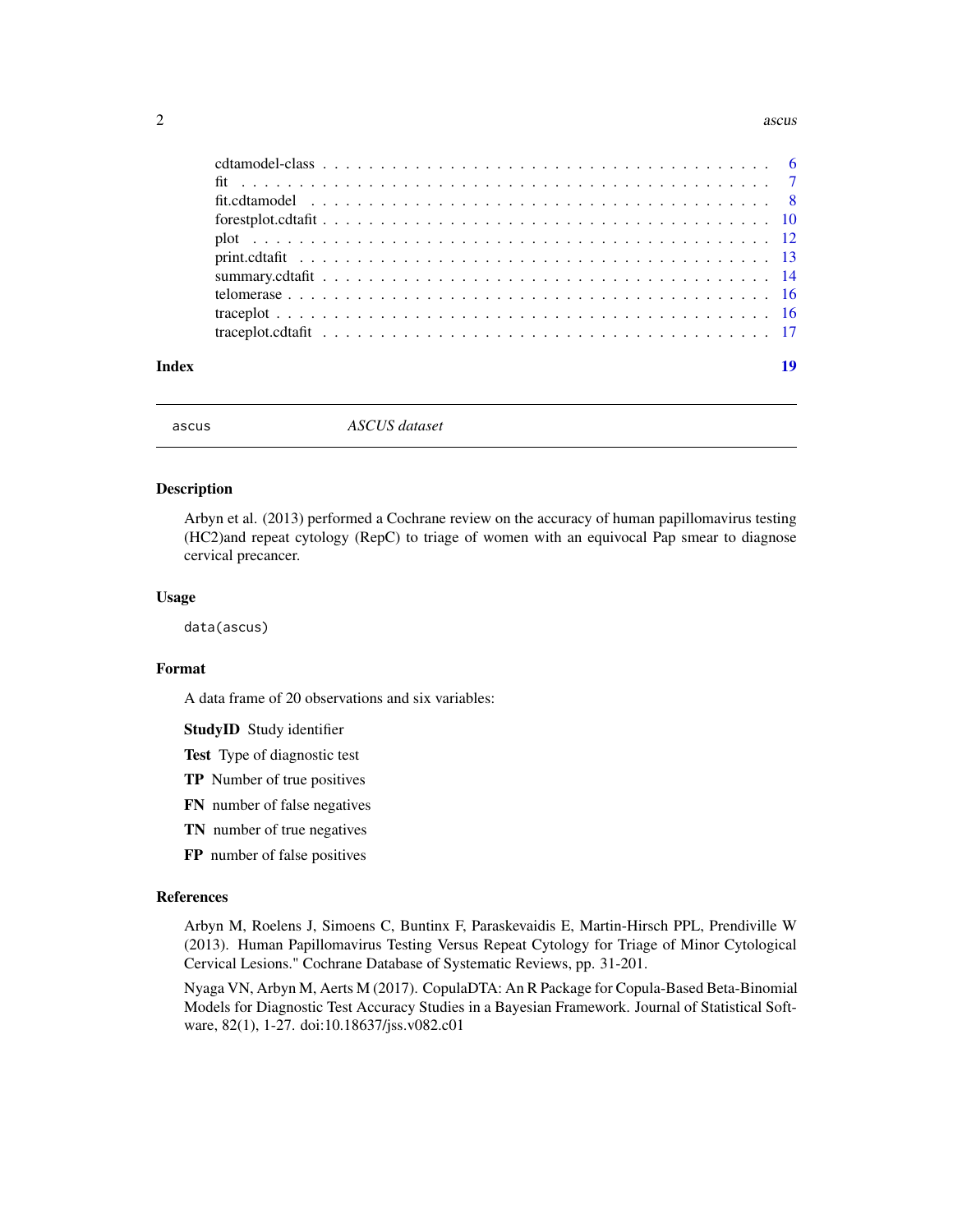<span id="page-2-2"></span><span id="page-2-0"></span>cdtafit-class *Class cdtafit*

#### Description

A cdtafit class in the CopulaDTA package.

#### **Slots**

- data a data-frame with no missing values containg TP, TN, FP, FN, 'SID' and co-varaiables(if necessary).
- SID A string indicating the name of the column with the study identifier.

copula copula function, 'fgm', 'gauss', 'c90', '270', or 'frank'.

modelargs list containing control parameters for the prior distributions.

fit an object of class stanfit returned by the function sampling.

## Author(s)

Victoria N Nyaga <victoria.nyaga@outlook.com>

#### See Also

#### [fit](#page-6-1)

Other cdta: [cdtamodel-class](#page-5-1)

<span id="page-2-1"></span>cdtamodel *Specify the copula based bivariate beta-binomial distribution to fit to the diagnostic data.*

# Description

Specify the copula based bivariate beta-binomial distribution to fit to the diagnostic data.

#### Usage

```
cdtamodel(copula, modelargs = list())
```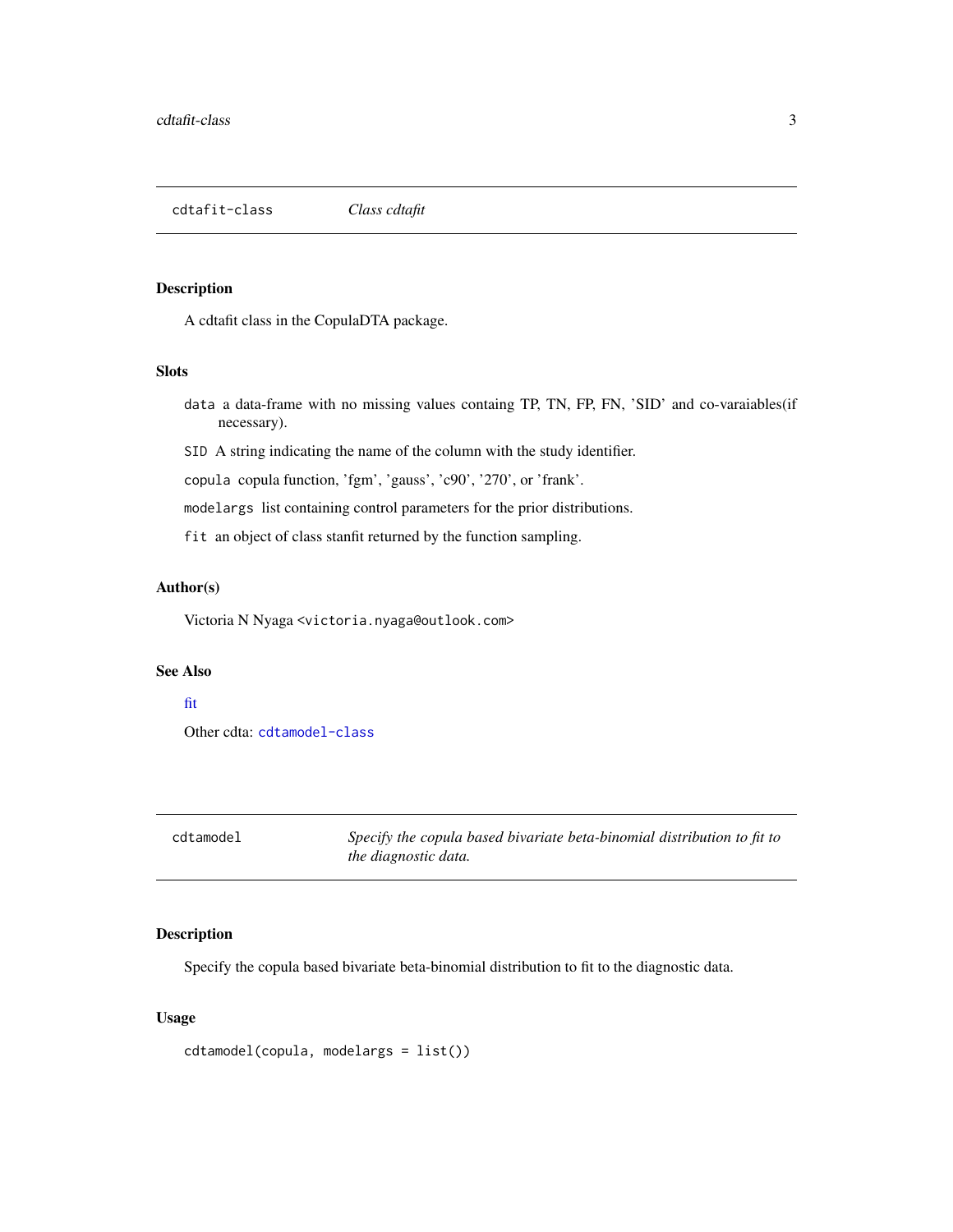#### <span id="page-3-0"></span>Arguments

| copula    | a description of the copula function used to model the correlation between sen-<br>sitivity and specificty. This is a string naming the copula function. The choices<br>are "fgm", "frank", "gauss", "c90" and "c270". |
|-----------|------------------------------------------------------------------------------------------------------------------------------------------------------------------------------------------------------------------------|
| modelargs | a (optional) list of control parameter for the prior distributions. The parameters<br>in the list include:                                                                                                             |

- formula.se An object of class "formula": A symbolic description of a linear model to be fitted to mean  $E(x)$  of sensitivity in the logit scale. the default (when no covariates are included) symbolic description is  $SID \sim 1$  corresponds to the model formula  $E(x) = mu = \exp(a)/(1 + \exp(a))$  where a is the intercept. When the covariates are categorical and the relative measures are needed it is important to remove the interecept from the model to obtain meaningful parameters. EG for a covariate 'Test' with two levels(A and B) and relative sensitivity of B versus A is needed, then the correct formula is  $SID \sim Test - 1$  or  $SID \sim Test + 0$ . See [formula.](#page-0-0) For further information on interpretation of parameters in logistic regression see Agresti A(2002) Chapter 5.
- formula.sp An object of class "formula": A symbolic description of a linear model to be fitted to specificity data. By default the covariate information for sensitivity is used.
- formula.omega An object of class "formula": A symbolic description of a linear model to be fitted to the copula function. By default the covariate information for sensitivity is used.
- transform.omega A logical value indicating whether a constrained correlation parameter should be mapped into an non-constrained scale. This applies to all the allowed copula functions except "frank". The default is TRUE.
- param indication of the parameterisation used to map the marginal mean and precision/dispersion to the alpha and beta parameters of the beta distribution. There are two choices: param=1 which uses

$$
alpha = mu * phi, beta = (1 - mu) * phi
$$

where

$$
mu = alpha/(alpha + beta), 0 \leq mu \leq 1,
$$

and

$$
phi = alpha + beta, phi >= 0.
$$

 $alpha = ((1 - phi)/phi) * mu$  $beta = ((1 - phi)/phi) * (1 - mu)$ 

param=2 uses

where

$$
mu = alpha/(alpha + beta); 0 \leq mu \leq 1,
$$

and

$$
phi = 1/(1 + alpha + beta); 0 \leq phi \leq 1.
$$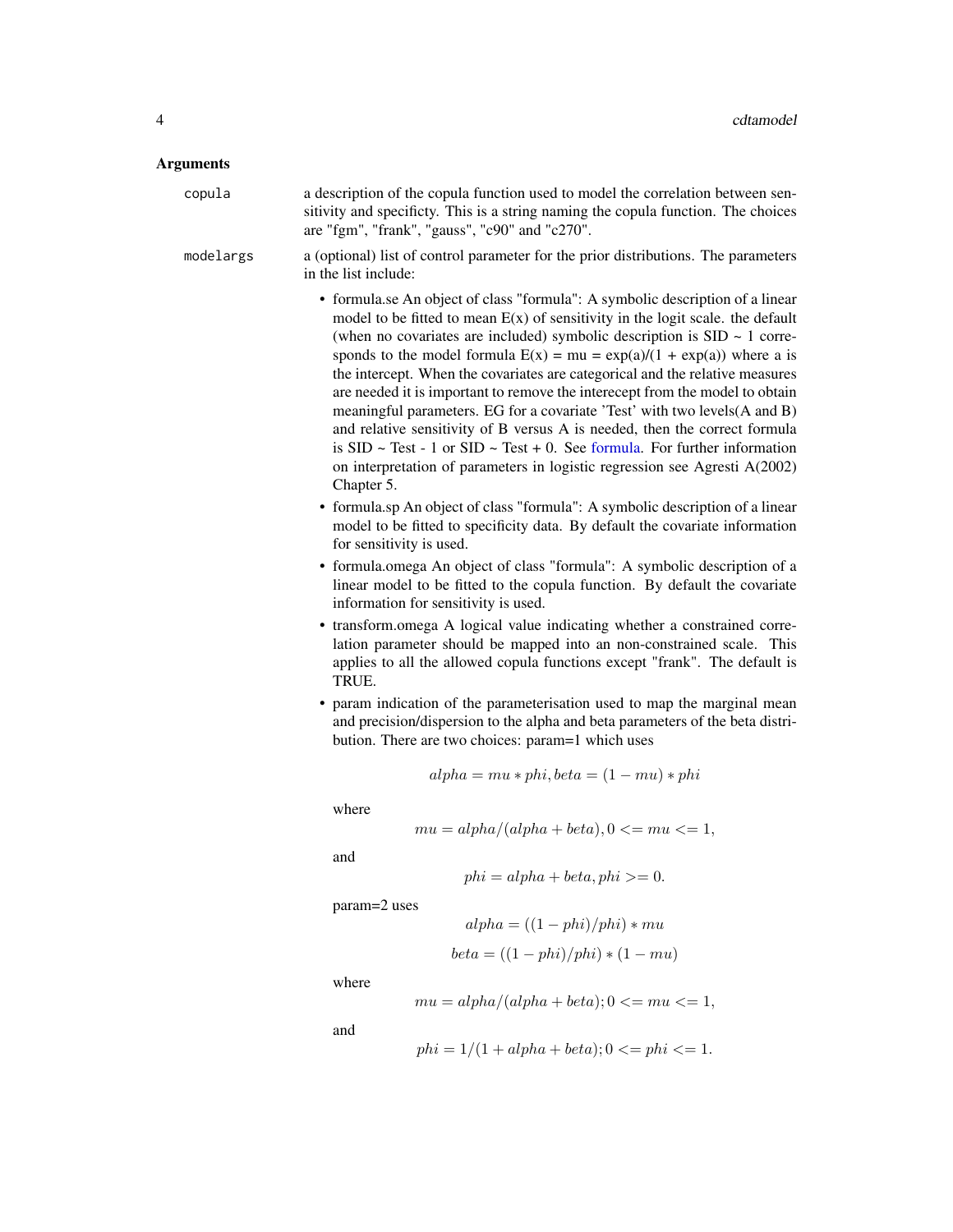- prior.lseA description of prior distribution of the marginal mean sensitivity in the logit scale. The default is "normal" distribution. For other distributions see stan documentation at <http://mc-stan.org/documentation/>.
- par.lse1A numeric value indicating the location of the prior distribution of the marginal mean sensitivity in the logit scale. The default is 0 which implying a distribution centered around 0.5 in the 0-1 scale.
- par.lse2A numeric value indicating the spread(standard deviation) pf the prior distribution of the marginal mean sensitivity in the logit scale and can be interpreted as the quantity of prior information. vague and noninformative priors are specified by a distribution with large variance. The default is sd=10 implying that the variance is 100.
- prior.lspA description of prior distribution of the marginal mean specificity in the logit scale. The default is "normal" distribution.
- par.lsp1A numeric value indicating the location of the prior distribution of the marginal mean specificity in the logit scale. The default is 0 which implying a distribution centered around 0.5 in the 0-1 scale.
- par.lsp2A numeric value indicating the spread(standard deviation) pf the prior distribution of the marginal mean specificity in the logit scale and can be interpreted as the quantity of prior information. vague and noninformative priors are specified by a distribution with large variance. The default is sd=10 implying that the variance is 100.
- prior.omegaA description of prior distribution of the correlation parameter(s). The default is "normal" distribution since "transform.omega=TRUE". When "transform.omega=FALSE" the candidate prior distributions are U[- 1, 1] for fgm and gaussian copulas, and half-cauchy(0, 2.5), gamma(0.001, 0.001) for the C90 and C270.
- par.omega1A numeric value indicating the location of the prior distribution of the correlation parameter(s). The default is 0.
- par.omega2A numeric value indicating the scale/spread(standard deviation) of the prior distribution of the correlation parameter(s). The default is sd=10.

#### Value

An object of cdtamodel class.

#### Author(s)

Victoria N Nyaga

# References

Nyaga VN, Arbyn M, Aerts M (2017). CopulaDTA: An R Package for Copula-Based Beta-Binomial Models for Diagnostic Test Accuracy Studies in a Bayesian Framework. Journal of Statistical Software, 82(1), 1-27. doi:10.18637/jss.v082.c01

Agresti A (2002). Categorical Data Analysis. John Wiley & Sons, Inc.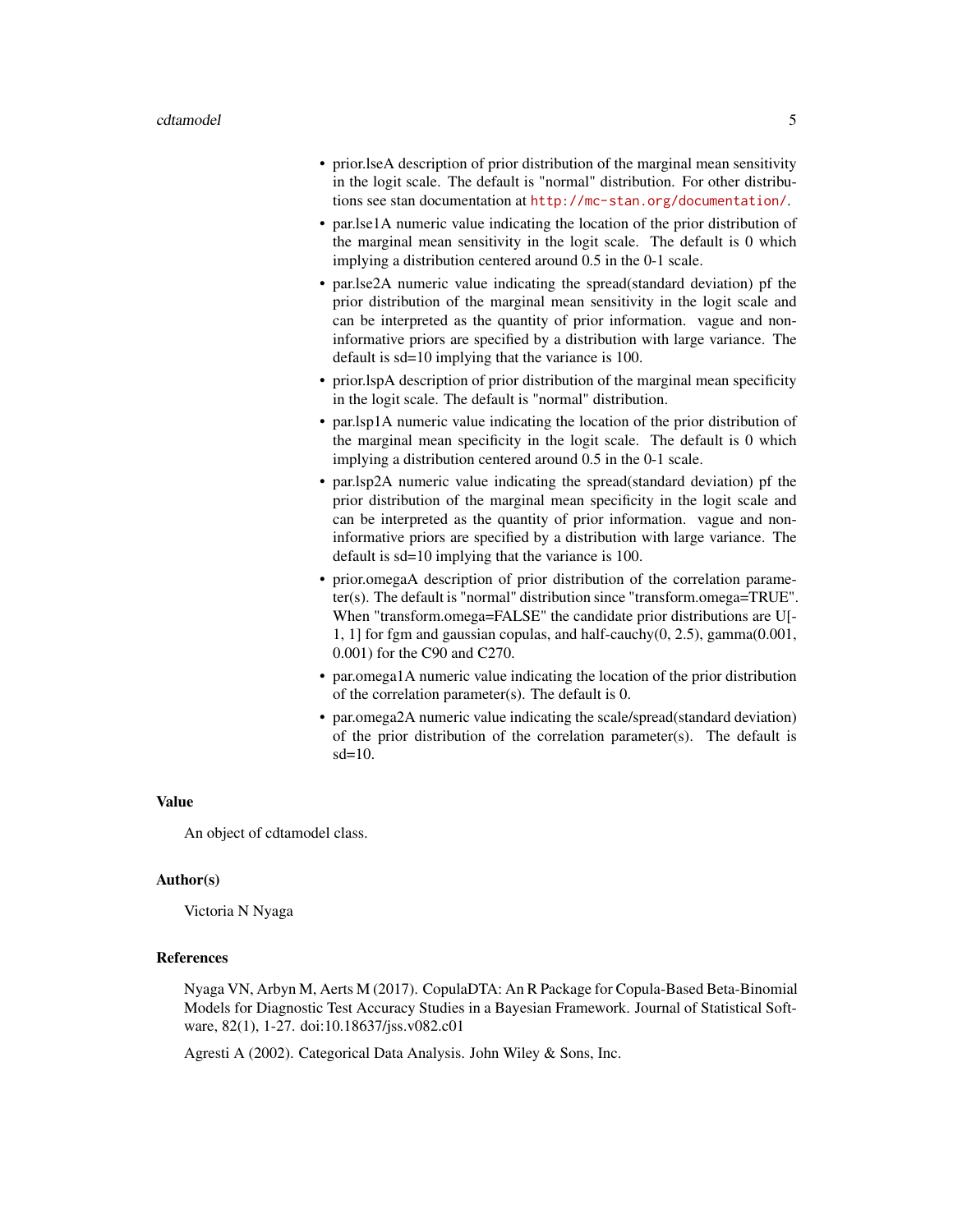<span id="page-5-0"></span>Clayton DG (1978). A model for Association in Bivariate Life Tables and its Application in Epidemiological Studies of Familial Tendency in Chronic Disease Incidence. Biometrika,65(1), 141- 151.

Frank MJ (1979). On The Simultaneous Associativity of  $F(x, y)$  and  $x + y - F(x, y)$ . Aequationes Mathematicae, pp. 194-226.

Farlie DGJ (1960). The Performance of Some Correlation Coefficients for a General Bivariate Distribution. Biometrika, 47, 307-323.

Gumbel EJ (1960). Bivariate Exponential Distributions. Journal of the American Statistical Association, 55, 698-707.

Meyer C (2013). The Bivariate Normal Copula. Communications in Statistics - Theory and Methods, 42(13), 2402-2422.

Morgenstern D (1956). Einfache Beispiele Zweidimensionaler Verteilungen. Mitteilungsblatt fur-Mathematische Statistik, 8, 23 - 235.

Sklar A (1959). Fonctions de Repartition a n Dimensions et Leurs Marges. Publications de l'Institut de Statistique de L'Universite de Paris, 8, 229-231.

#### Examples

```
data(telomerase)
model1 <- cdtamodel(copula = 'fgm')
model2 <- cdtamodel(copula = 'fgm',
               modelargs=list(param=2,
                              prior.lse='normal',
                              par.lse1=0,
                              par.lse2=5,
                              prior.lsp='normal',
                              par.lsp1=0,
                              par.lsp2=5))
model3 <- cdtamodel(copula = 'fgm',
               modelargs = list(formula.se = StudyID \sim Test - 1))
```
<span id="page-5-1"></span>cdtamodel-class *Class cdtamodel*

# Description

A cdtamodel class in the CopulaDTA package.

#### Slots

copula copula function, 'fgm', 'gauss', 'c90', '270', or 'frank'. modelcode character with the model code as returned by the model function modelargs list containing control parameters for the prior distributions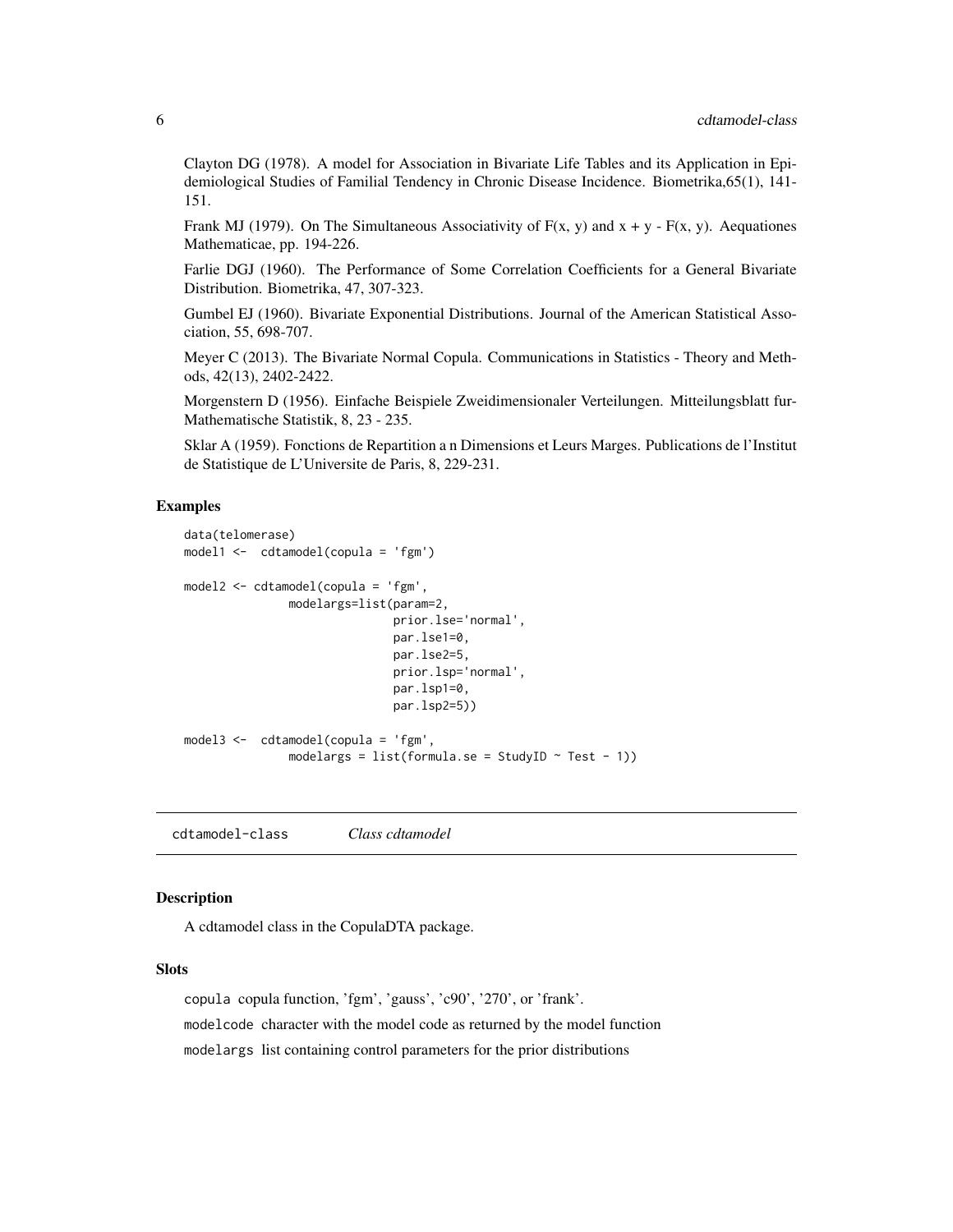# <span id="page-6-0"></span>Author(s)

Victoria N Nyaga <victoria.nyaga@outlook.com>

# See Also

[cdtamodel](#page-2-1)

Other cdta: [cdtafit-class](#page-2-2)

<span id="page-6-1"></span>fit *A function to fit the model.*

# Description

A function to fit the model.

# Usage

fit(object, ...)

## S4 method for signature 'cdtamodel' fit(object, data, SID, cores = 3, chains = 3, iter =  $6000$ , warmup =  $1000$ , thin =  $10$ , ...)

| object   | A cdtamodel object created by cdtamodel function.                                                                                                                                               |
|----------|-------------------------------------------------------------------------------------------------------------------------------------------------------------------------------------------------|
| $\cdots$ | Other optional parameters as specified in stan.                                                                                                                                                 |
| data     | A data-frame with no missing values containg TP, TN, FP, FN, 'SID' and co-<br>varaiables (if necessary).                                                                                        |
| SID.     | A string indicating the name of the column with the study identifier.                                                                                                                           |
| cores    | A positive numeric values specifying the number of cores to use to execute par-<br>allel sampling. When the hardware has more at least 4 cores, the default is 3<br>cores and otherwise 1 core. |
| chains   | A positive numeric value specifying the number of chains, default is 3.                                                                                                                         |
| iter     | A positive numeric value specifying the number of iterations per chain. The<br>default is 6000.                                                                                                 |
| warmup   | A positive numeric value ( <iter) (burn-<br="" be="" discarded="" iterations="" number="" of="" specifying="" the="" to="">in/warm-up). The default is 1000.</iter)>                            |
| thin     | A positive numeric value specifying the interval in which the samples are stored.<br>The default is 10.                                                                                         |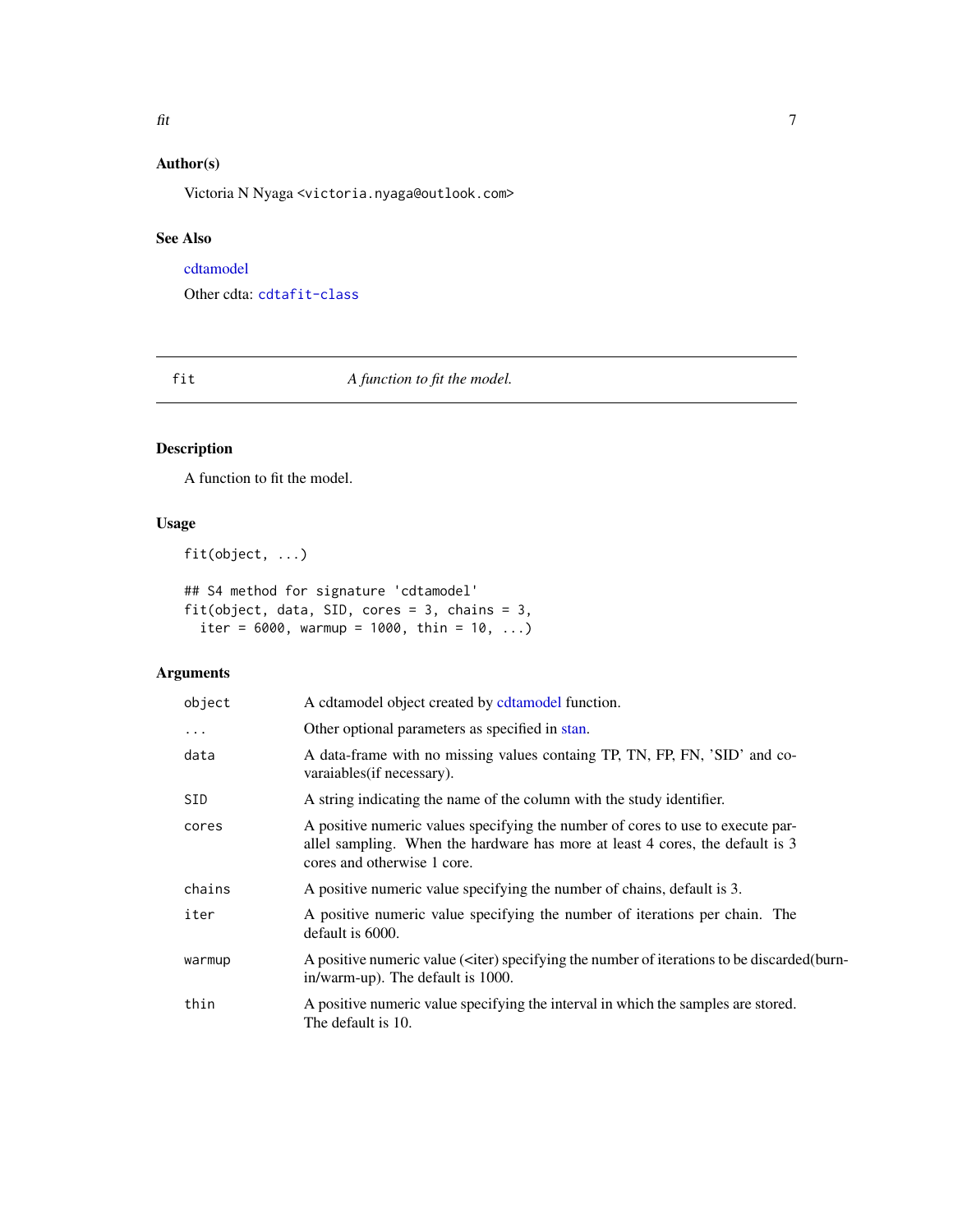<span id="page-7-0"></span>

# Description

Fit copula based bivariate beta-binomial distribution to diagnostic data.

# Usage

```
fit.cdtamodel(cdtamodel, data, SID, cores = 3, chains = 3, iter = 6000,
 warmup = 1000, thin = 10, ...)
```
# Arguments

| cdtamodel  | An object of cdtamodel class from cdtamodel.                                                                                                                                                    |
|------------|-------------------------------------------------------------------------------------------------------------------------------------------------------------------------------------------------|
| data       | A data-frame with no missing values containg TP, TN, FP, FN, 'SID' and co-<br>varaiables (if necessary).                                                                                        |
| <b>SID</b> | A string indicating the name of the column with the study identifier.                                                                                                                           |
| cores      | A positive numeric values specifying the number of cores to use to execute par-<br>allel sampling. When the hardware has more at least 4 cores, the default is 3<br>cores and otherwise 1 core. |
| chains     | A positive numeric value specifying the number of chains, default is 3.                                                                                                                         |
| iter       | A positive numeric value specifying the number of iterations per chain. The<br>default is 6000.                                                                                                 |
| warmup     | A positive numeric value ( <iter) (burn-<br="" be="" discarded="" iterations="" number="" of="" specifying="" the="" to="">in/warm-up). The default is 1000.</iter)>                            |
| thin       | A positive numeric value specifying the interval in which the samples are stored.<br>The default is 10.                                                                                         |
| $\cdots$   | Other optional parameters as specified in stan.                                                                                                                                                 |
|            |                                                                                                                                                                                                 |

# Value

An object of cdtafit class.

# Author(s)

Victoria N Nyaga <victoria.nyaga@outlook.com>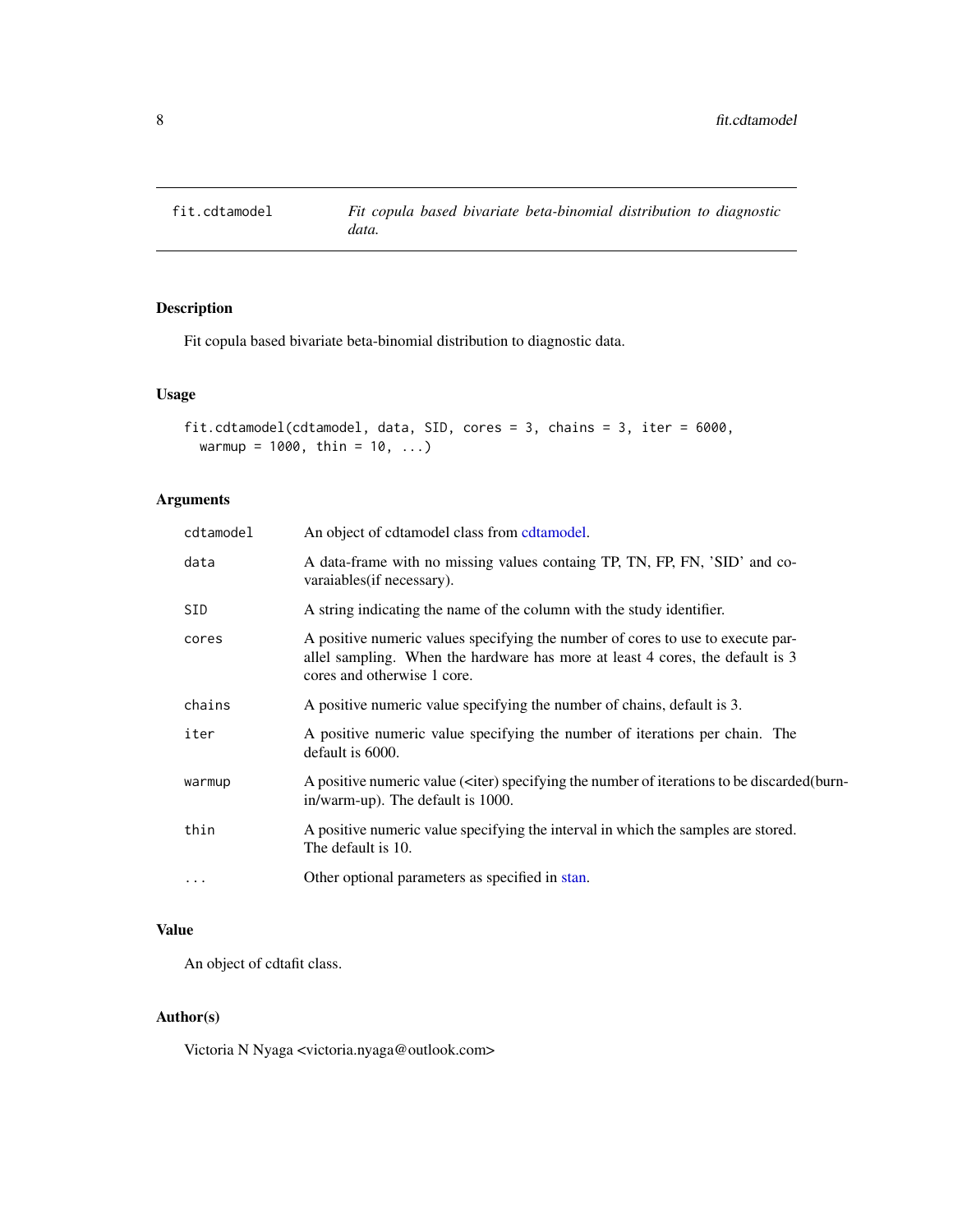#### fit.cdtamodel 9

#### References

Nyaga VN, Arbyn M, Aerts M (2017). CopulaDTA: An R Package for Copula-Based Beta-Binomial Models for Diagnostic Test Accuracy Studies in a Bayesian Framework. Journal of Statistical Software, 82(1), 1-27. doi:10.18637/jss.v082.c01

Agresti A (2002). Categorical Data Analysis. John Wiley & Sons, Inc.

Clayton DG (1978). A model for Association in Bivariate Life Tables and its Application in Epidemiological Studies of Familial Tendency in Chronic Disease Incidence. Biometrika,65(1), 141- 151.

Frank MJ (1979). On The Simultaneous Associativity of  $F(x, y)$  and  $x + y - F(x, y)$ . Aequationes Mathematicae, pp. 194-226.

Farlie DGJ (1960). The Performance of Some Correlation Coefficients for a General Bivariate Distribution. Biometrika, 47, 307-323.

Gumbel EJ (1960). Bivariate Exponential Distributions. Journal of the American Statistical Association, 55, 698-707.

Meyer C (2013). The Bivariate Normal Copula. Communications in Statistics - Theory and Methods, 42(13), 2402-2422.

Morgenstern D (1956). Einfache Beispiele Zweidimensionaler Verteilungen. Mitteilungsblatt fur-Mathematische Statistik, 8, 23 - 235.

Sklar A (1959). Fonctions de Repartition a n Dimensions et Leurs Marges. Publications de l'Institut de Statistique de L'Universite de Paris, 8, 229-231.

## Examples

```
data(telomerase)
model1 <- cdtamodel(copula = 'fgm')
model2 <- cdtamodel(copula = 'fgm',
               modelargs=list(param=2,
                              prior.lse='normal',
                              par.lse1=0,
                              par.lse2=5,
                              prior.lsp='normal',
                              par.lsp1=0,
                              par.lsp2=5))
model3 <- cdtamodel(copula = 'fgm',
               modelargs = list(formula.se = StudyID \sim Test - 1))
## Not run:
fit1 <- fit(model1,
                SID='ID',
                data=telomerase,
                iter=2000,
                warmup=1000,
                thin=1,
                seed=3)
```
fit2 <- fit(model2,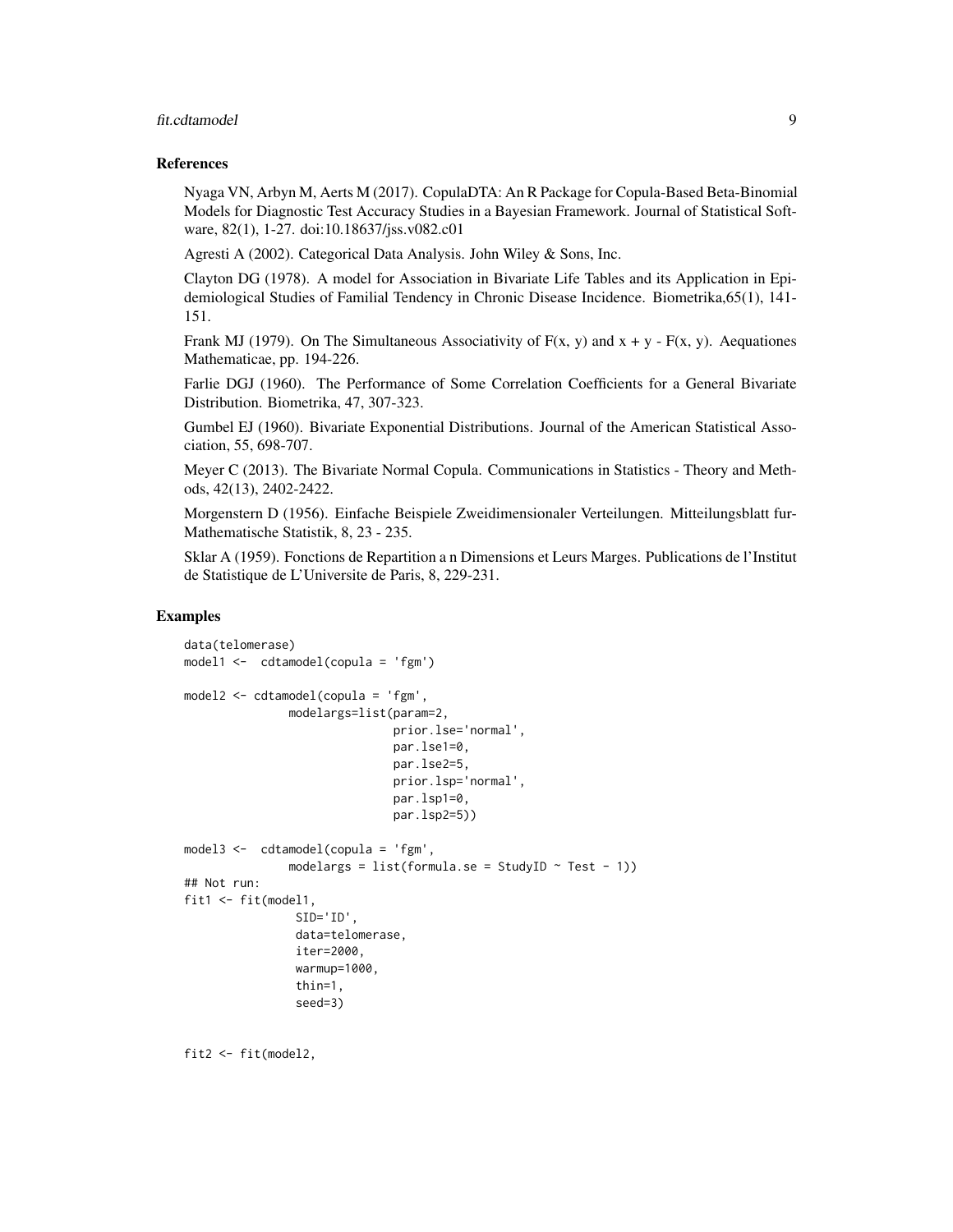```
SID='StudyID',
data=ascus,
iter=2000,
warmup=1000,
thin=1,
seed=3)
```
## End(Not run)

forestplot.cdtafit *Produce forest plots for categorical covariates.*

# Description

Produce forest plots for categorical covariates.

# Usage

```
forestplot.cdtafit(x, title.1 = NULL, title.2 = NULL, title.3 = NULL,
  graph = NULL, width = 0.2, shape.1 = 19, size.1 = 2.5, shape.2 = 8,
  size.2 = 2.5, shape.0 = 9, size.0 = 3.5, cols.1 = NULL,
  \text{cols}.2 = \text{NULL}, \text{ digits} = 3, \ldots)
```

| $\mathsf{x}$ | A cdtafit object from fit.                                                                                                                                                                                                                                                                                                                                                                                                                                                                                                                               |
|--------------|----------------------------------------------------------------------------------------------------------------------------------------------------------------------------------------------------------------------------------------------------------------------------------------------------------------------------------------------------------------------------------------------------------------------------------------------------------------------------------------------------------------------------------------------------------|
| title.1      | An optional string indicating the title of graph 1.                                                                                                                                                                                                                                                                                                                                                                                                                                                                                                      |
| title.2      | An optional string indicating the title of graph 2.                                                                                                                                                                                                                                                                                                                                                                                                                                                                                                      |
| title.3      | An optional string indicating the title of graph 3.                                                                                                                                                                                                                                                                                                                                                                                                                                                                                                      |
| graph        | An optional numeric value indicating which forest to $plot(s)$ to graph. Valid val-<br>ues are: $0$ - for no graph, $1$ - yielding a forest plot of the sensitivity and specificity<br>with a 95 percent exact confidence intervals, 2 - yielding a forest plot of the pos-<br>terior study-specific sensitivity and specificity and the marginal mean sensitivy<br>and specificity and their corresponding 95 percent credible intervals, 3 - yielding<br>a combination of 1 and 2 in one plot, and NULL(default) - yielding plots of 1, 2<br>and $3$ . |
| width        | An optional numeric value to adjust the dogding position. The default is 0.2.                                                                                                                                                                                                                                                                                                                                                                                                                                                                            |
| shape.1      | An optional numeric value $(0-255)$ indicating the symbol to plot in graph 1. The<br>defualt is 19 which is a solid circle. See points for more details.                                                                                                                                                                                                                                                                                                                                                                                                 |
| size.1       | An optional positive numeric value indicating the size of symbols in graph 1.<br>The defualt is 2.5.                                                                                                                                                                                                                                                                                                                                                                                                                                                     |
| shape.2      | An optional numeric value $(0-255)$ indicating the symbol to plot in graph 2. The<br>defualt is 8 which is a star. See points for more details.                                                                                                                                                                                                                                                                                                                                                                                                          |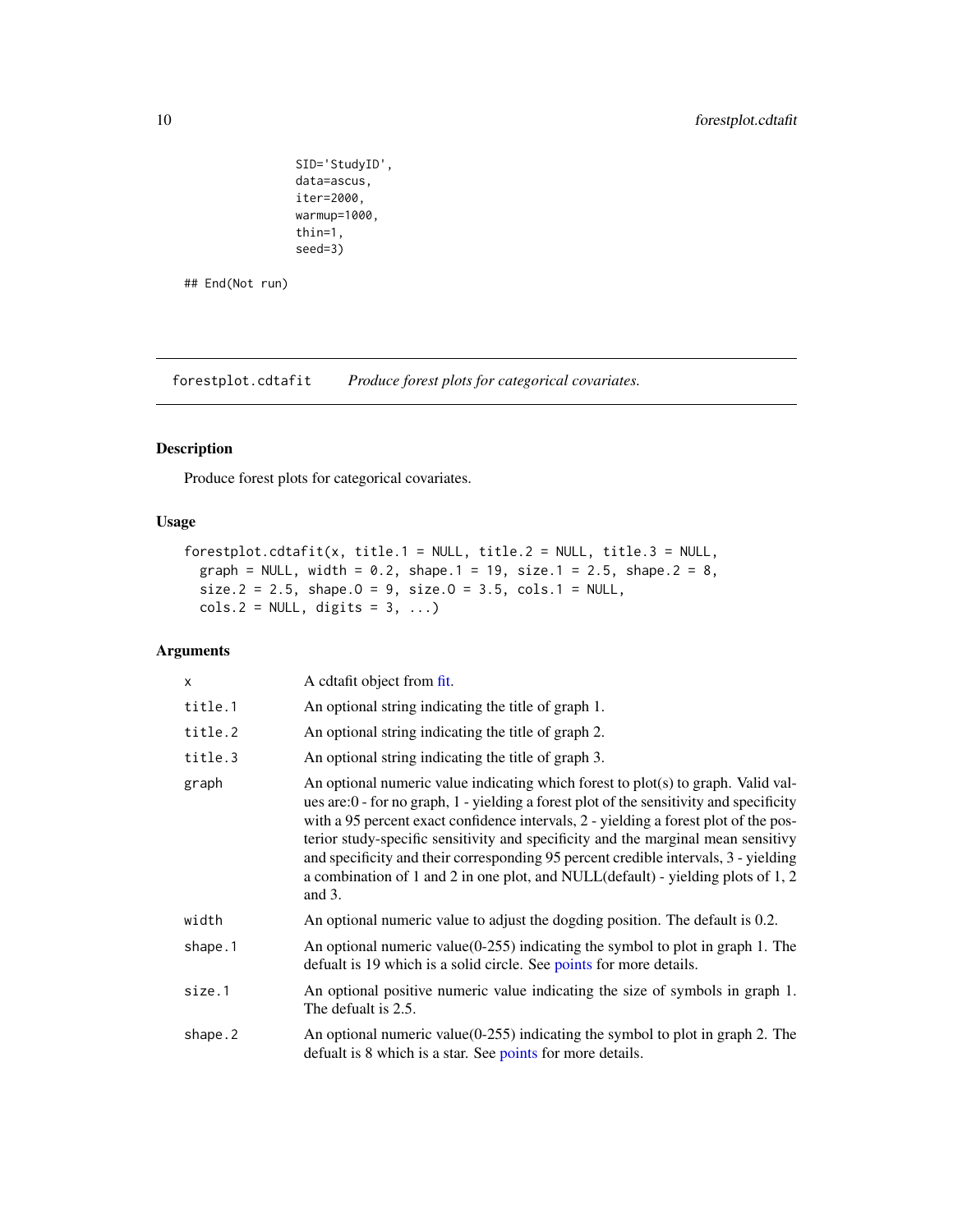<span id="page-10-0"></span>

| size.2    | An optional positive numeric value indicating the size of symbols in graph 2.<br>The defualt is 2.5.                                                                                           |
|-----------|------------------------------------------------------------------------------------------------------------------------------------------------------------------------------------------------|
| shape.0   | An optional numeric value $(0-255)$ indicating the symbol representing the pos-<br>terior marginal mean in graph 2. The defualt is 19 which is a solid circle. See<br>points for more details. |
| size.0    | An optional numeric value indicating the size of symbols representing the pos-<br>terior marginal means in graph 2.                                                                            |
| cols.1    | An optional string vector specifying colours of shapes in graph 1.                                                                                                                             |
| cols.2    | An optional string vector specifying colours of shapes in graph 2.                                                                                                                             |
| digits    | An optional positive value to control the number of digits to print when printing<br>numeric values. The default is 3.                                                                         |
| $\ddotsc$ | other stan options.                                                                                                                                                                            |

# Value

forestplots by ggplot2.

#### Author(s)

Victoria N Nyaga <victoria.nyaga@outlook.com>

#### References

Watanabe S (2010). Asymptotic Equivalence of Bayes Cross Validation and Widely Applicable Information Criterion in Singular Learning Theory. Journal of Machine Learning Research, 11, 3571-3594.

Vehtari A, Gelman A (2014). WAIC and Cross-validation in Stan. Unpublished, pp. 1-14.

# Examples

```
data(telomerase)
model1 = cdtamed[copula = 'fgm')model2 = cdtamodel(copula = 'fgm',
               modelargs=list(param=2,
                              prior.lse='normal',
                              par.lse1=0,
                              par.lse2=5,
                              prior.lsp='normal',
                              par.lsp1=0,
                              par.lsp2=5))
model3 = cdtamodel(copula = 'fgm',
               modelargs = list(formula.se = StudyID \sim Test - 1))
## Not run:
fit1 <- fit(model1,
                SID='ID',
                data=telomerase,
                iter=2000,
```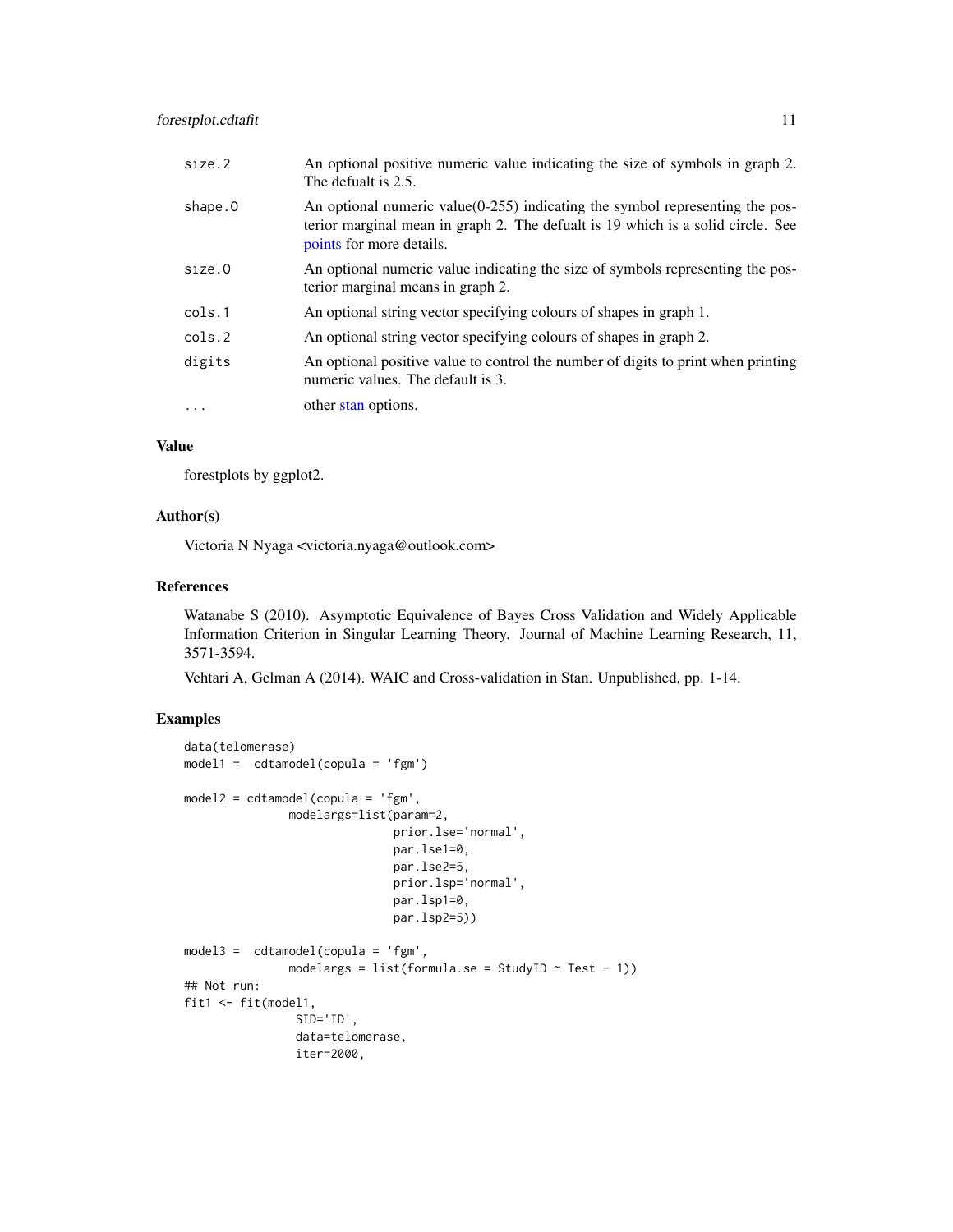```
warmup=1000,
thin=1,
seed=3)
```
<span id="page-11-0"></span>plot(fit1)

## End(Not run)

plot *A function to produce forest plots.*

# Description

A function to produce forest plots.

# Usage

plot(object, ...)

## S4 method for signature 'cdtafit' plot(object, title.1 = NULL, title.2 = NULL, title.3 = NULL,  $graph = NULL$ , width = 0.2, shape.1 = 19, size.1 = 2.5, shape.2 = 8, size.2 = 2.5, shape.0 = 9, size.0 = 3.5,  $cols.1 = NULL, cols.2 = NULL, digits = 3, ...)$ 

| object   | A cdtafit object from fit.                                                                                                                                                                                                                                                                                                                                                                                                                                                                                                                          |
|----------|-----------------------------------------------------------------------------------------------------------------------------------------------------------------------------------------------------------------------------------------------------------------------------------------------------------------------------------------------------------------------------------------------------------------------------------------------------------------------------------------------------------------------------------------------------|
| $\ddots$ | other stan options.                                                                                                                                                                                                                                                                                                                                                                                                                                                                                                                                 |
| title.1  | An optional string indicating the title of graph 1.                                                                                                                                                                                                                                                                                                                                                                                                                                                                                                 |
| title.2  | An optional string indicating the title of graph 2.                                                                                                                                                                                                                                                                                                                                                                                                                                                                                                 |
| title.3  | An optional string indicating the title of graph 3.                                                                                                                                                                                                                                                                                                                                                                                                                                                                                                 |
| graph    | An optional numeric value indicating which forest to $plot(s)$ to graph. Valid val-<br>ues are:0 - for no graph, 1 - yielding a forest plot of the sensitivity and specificity<br>with a 95 percent exact confidence intervals, 2 - yielding a forest plot of the pos-<br>terior study-specific sensitivity and specificity and the marginal mean sensitivy<br>and specificity and their corresponding 95 percent credible intervals, 3 - yielding<br>a combination of 1 and 2 in one plot, and NULL(default) - yielding plots of 1, 2<br>and $3$ . |
| width    | An optional numeric value to adjust the dogding position. The default is 0.2.                                                                                                                                                                                                                                                                                                                                                                                                                                                                       |
| shape.1  | An optional numeric value $(0-255)$ indicating the symbol to plot in graph 1. The<br>defualt is 19 which is a solid circle. See points for more details.                                                                                                                                                                                                                                                                                                                                                                                            |
| size.1   | An optional positive numeric value indicating the size of symbols in graph 1.<br>The defualt is 2.5.                                                                                                                                                                                                                                                                                                                                                                                                                                                |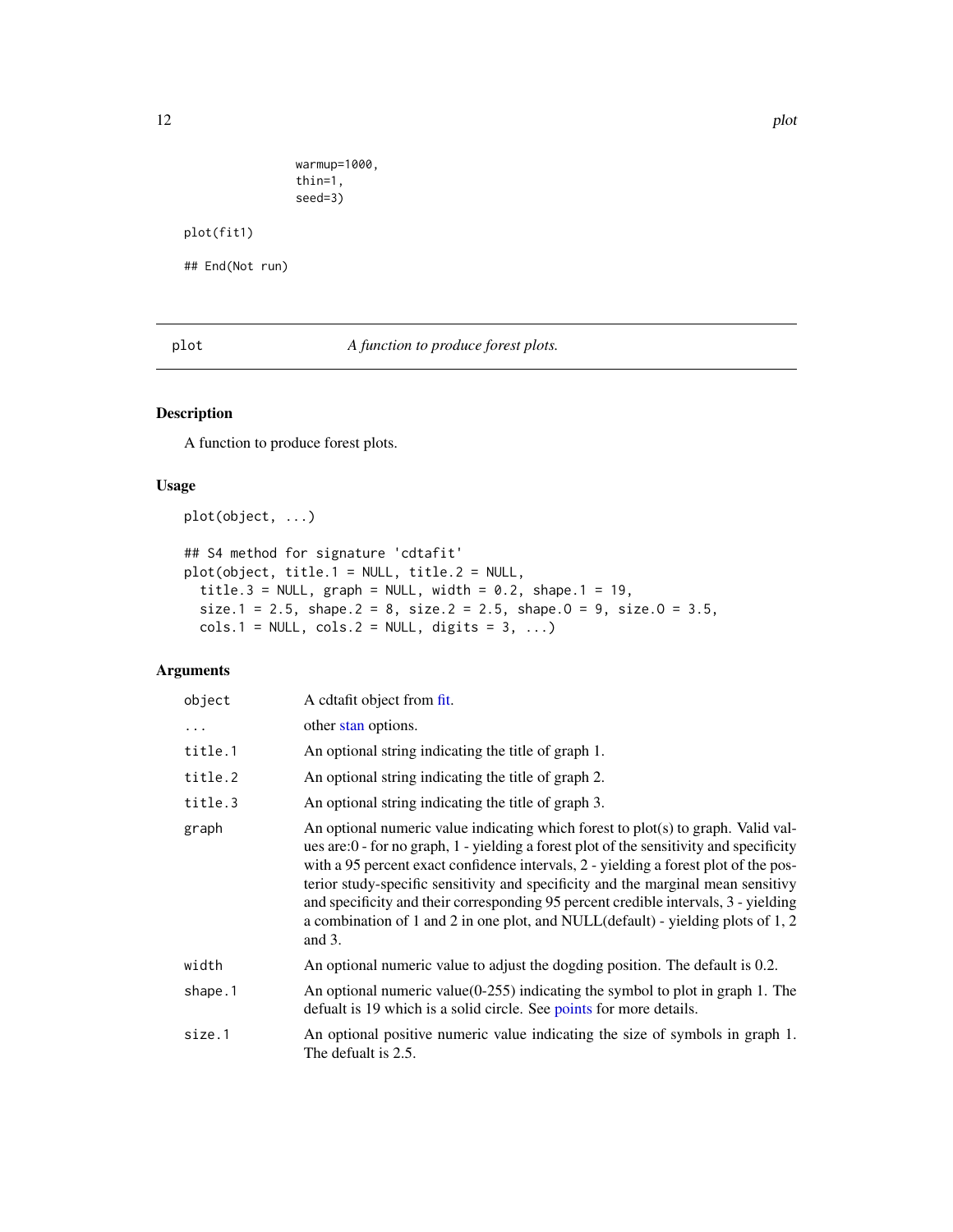# <span id="page-12-0"></span>print.cdtafit 13

| size.2<br>The defualt is 2.5.<br>shape.0<br>points for more details.<br>size.0<br>terior marginal means in graph 2.<br>An optional string vector specifying colours of shapes in graph 1.<br>cols.1<br>An optional string vector specifying colours of shapes in graph 2.<br>cols.2<br>digits<br>numeric values. The default is 3. | shape.2 | An optional numeric value( $0-255$ ) indicating the symbol to plot in graph 2. The<br>defualt is 8 which is a star. See points for more details.                   |
|------------------------------------------------------------------------------------------------------------------------------------------------------------------------------------------------------------------------------------------------------------------------------------------------------------------------------------|---------|--------------------------------------------------------------------------------------------------------------------------------------------------------------------|
|                                                                                                                                                                                                                                                                                                                                    |         | An optional positive numeric value indicating the size of symbols in graph 2.                                                                                      |
|                                                                                                                                                                                                                                                                                                                                    |         | An optional numeric value $(0-255)$ indicating the symbol representing the pos-<br>terior marginal mean in graph 2. The defualt is 19 which is a solid circle. See |
|                                                                                                                                                                                                                                                                                                                                    |         | An optional numeric value indicating the size of symbols representing the pos-                                                                                     |
|                                                                                                                                                                                                                                                                                                                                    |         |                                                                                                                                                                    |
|                                                                                                                                                                                                                                                                                                                                    |         |                                                                                                                                                                    |
|                                                                                                                                                                                                                                                                                                                                    |         | An optional positive value to control the number of digits to print when printing                                                                                  |

print.cdtafit *Print a summary of the fitted model.*

# Description

Print a summary of the fitted model.

# Usage

## S3 method for class 'cdtafit' print(x, digits =  $3, ...$ )

# Arguments

|                         | An edtafit object from fit.                                                                                            |
|-------------------------|------------------------------------------------------------------------------------------------------------------------|
| digits                  | An optional positive value to control the number of digits to print when printing<br>numeric values. The default is 3. |
| $\cdot$ $\cdot$ $\cdot$ | other stan options.                                                                                                    |

# Value

The posterior mean and 95 percent credible intervals, n\_eff, Rhat and WAIC.

# Author(s)

Victoria N Nyaga

# References

Watanabe S (2010). Asymptotic Equivalence of Bayes Cross Validation and Widely Applicable Information Criterion in Singular Learning Theory. Journal of Machine Learning Research, 11, 3571-3594.

Vehtari A, Gelman A (2014). WAIC and Cross-validation in Stan. Unpublished, pp. 1-14.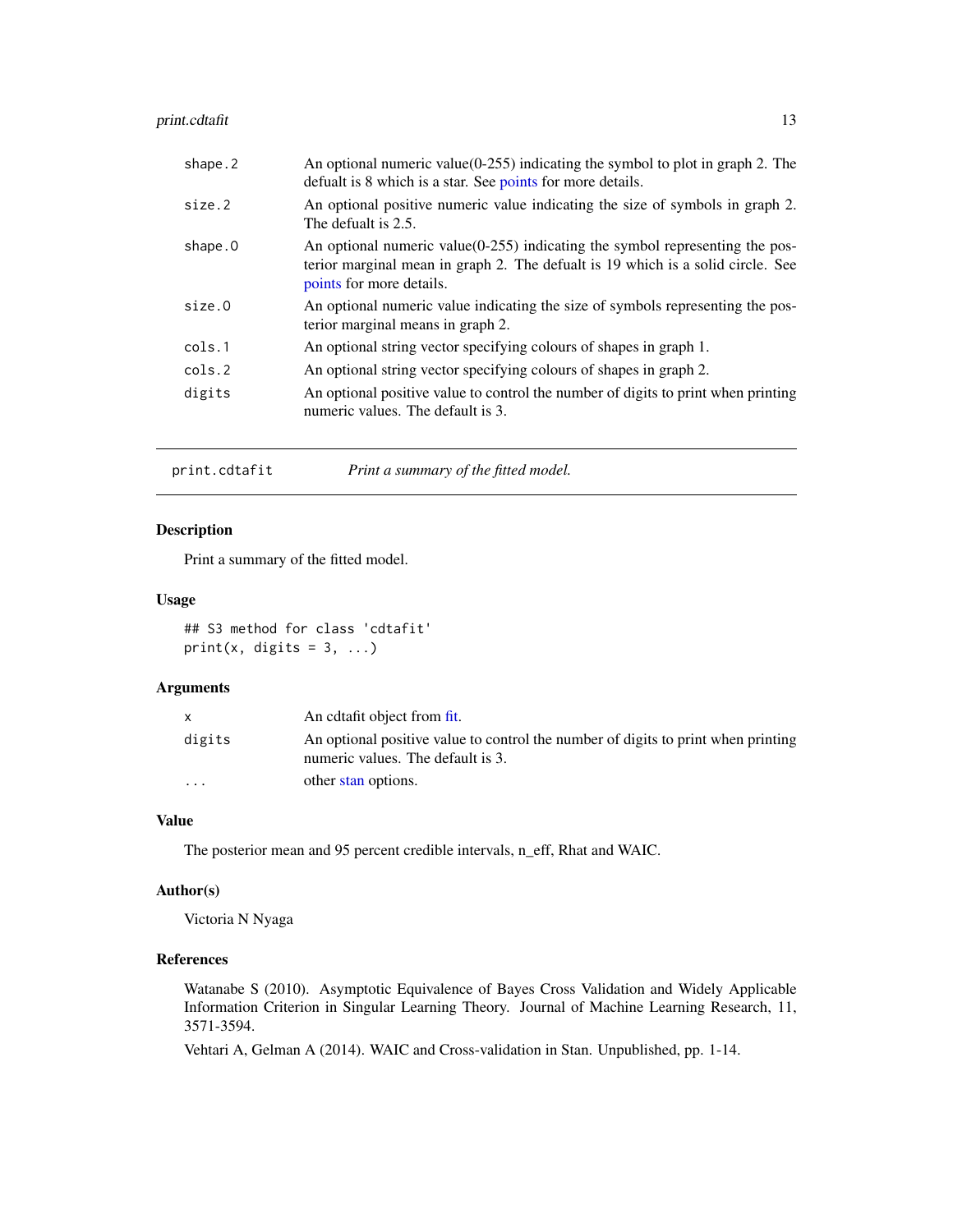# Examples

```
data(telomerase)
model1 <- cdtamodel(copula = 'fgm')
model2 <- cdtamodel(copula = 'fgm',
               modelargs=list(param=2,
                              prior.lse='normal',
                              par.lse1=0,
                              par.lse2=5,
                              prior.lsp='normal',
                              par.lsp1=0,
                              par.lsp2=5))
model3 <- cdtamodel(copula = 'fgm',
               modelargs = list(formula.se = StudyID \sim Test - 1))
## Not run:
fit1 <- fit(model1,
                SID='ID',
                data=telomerase,
                iter=2000,
                warmup=1000,
                thin=1,
                seed=3)
print(fit1)
## End(Not run)
```
summary.cdtafit *Function to generate a summary a cdtafit object.*

## Description

Function to generate a summary a cdtafit object.

# Usage

```
## S3 method for class 'cdtafit'
summary(object, digits = 3, ...)
```

| object                  | An object from fit.                                                                                  |
|-------------------------|------------------------------------------------------------------------------------------------------|
| digits                  | An optional positive value to control the number of digits to print when printing<br>numeric values. |
| $\cdot$ $\cdot$ $\cdot$ | other stan options.                                                                                  |

<span id="page-13-0"></span>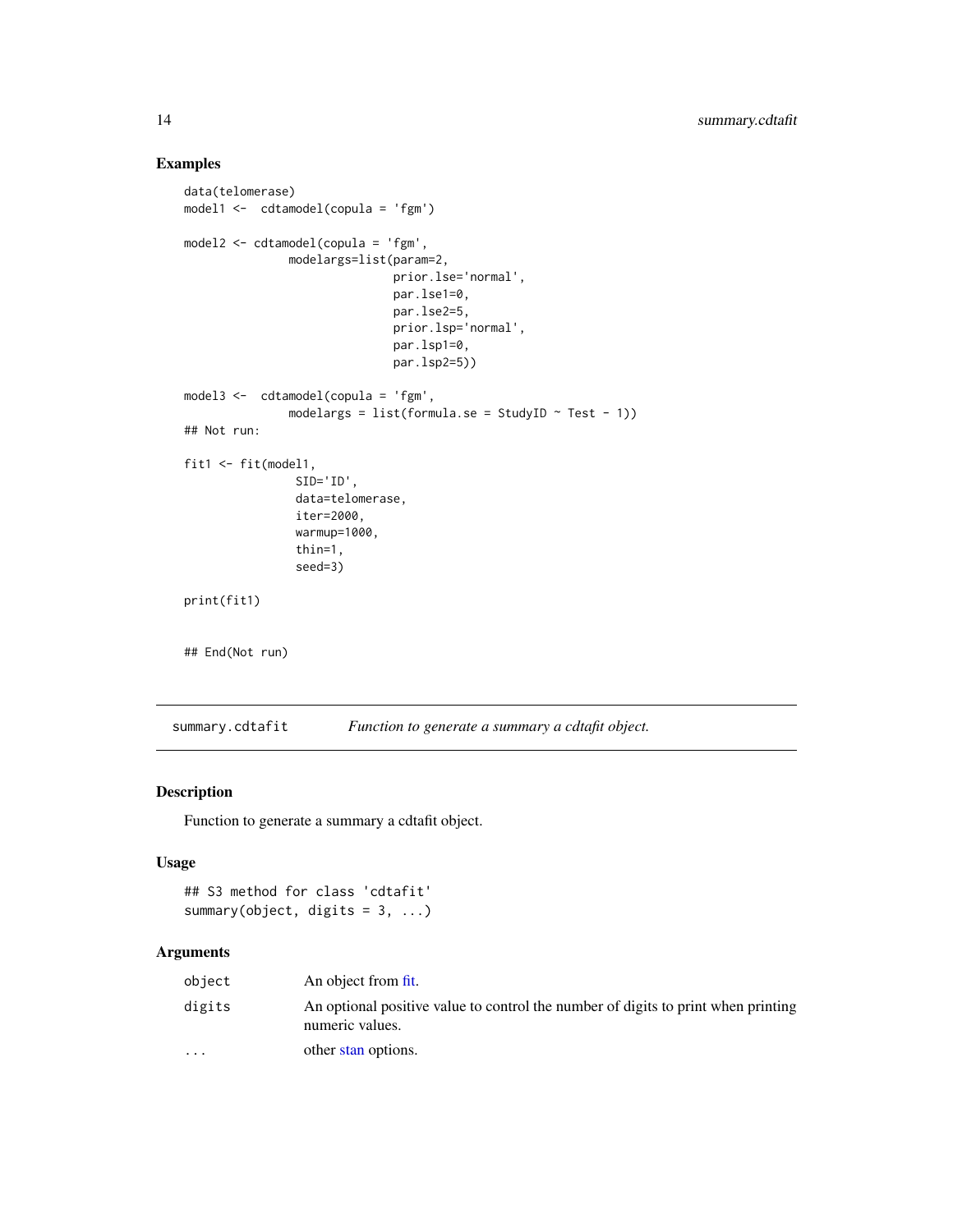## Value

The posterior mean and 95 percent credible intervals, n\_eff, Rhat and WAIC.

#### Author(s)

Victoria N Nyaga

#### References

Nyaga VN, Arbyn M, Aerts M (2017). CopulaDTA: An R Package for Copula-Based Beta-Binomial Models for Diagnostic Test Accuracy Studies in a Bayesian Framework. Journal of Statistical Software, 82(1), 1-27. doi:10.18637/jss.v082.c01

Watanabe S (2010). Asymptotic Equivalence of Bayes Cross Validation and Widely Applicable Information Criterion in Singular Learning Theory. Journal of Machine Learning Research, 11, 3571-3594.

Vehtari A, Gelman A (2014). WAIC and Cross-validation in Stan. Unpublished, pp. 1-14.

#### Examples

```
data(telomerase)
model1 <- cdtamodel(copula = 'fgm')
model2 <- cdtamodel(copula = 'fgm',
               modelargs=list(param=2,
                              prior.lse='normal',
                              par.lse1=0,
                              par.lse2=5,
                              prior.lsp='normal',
                              par.lsp1=0,
                              par.lsp2=5))
model3 <- cdtamodel(copula = 'fgm',
               modelargs = list(formula.se = StudyID \sim Test - 1))
## Not run:
fit1 <- fit(model1,
                SID='ID',
                data=telomerase,
                iter=2000,
                warmup=1000,
                thin=1,
                seed=3)
ss <- summary(fit1)
## End(Not run)
```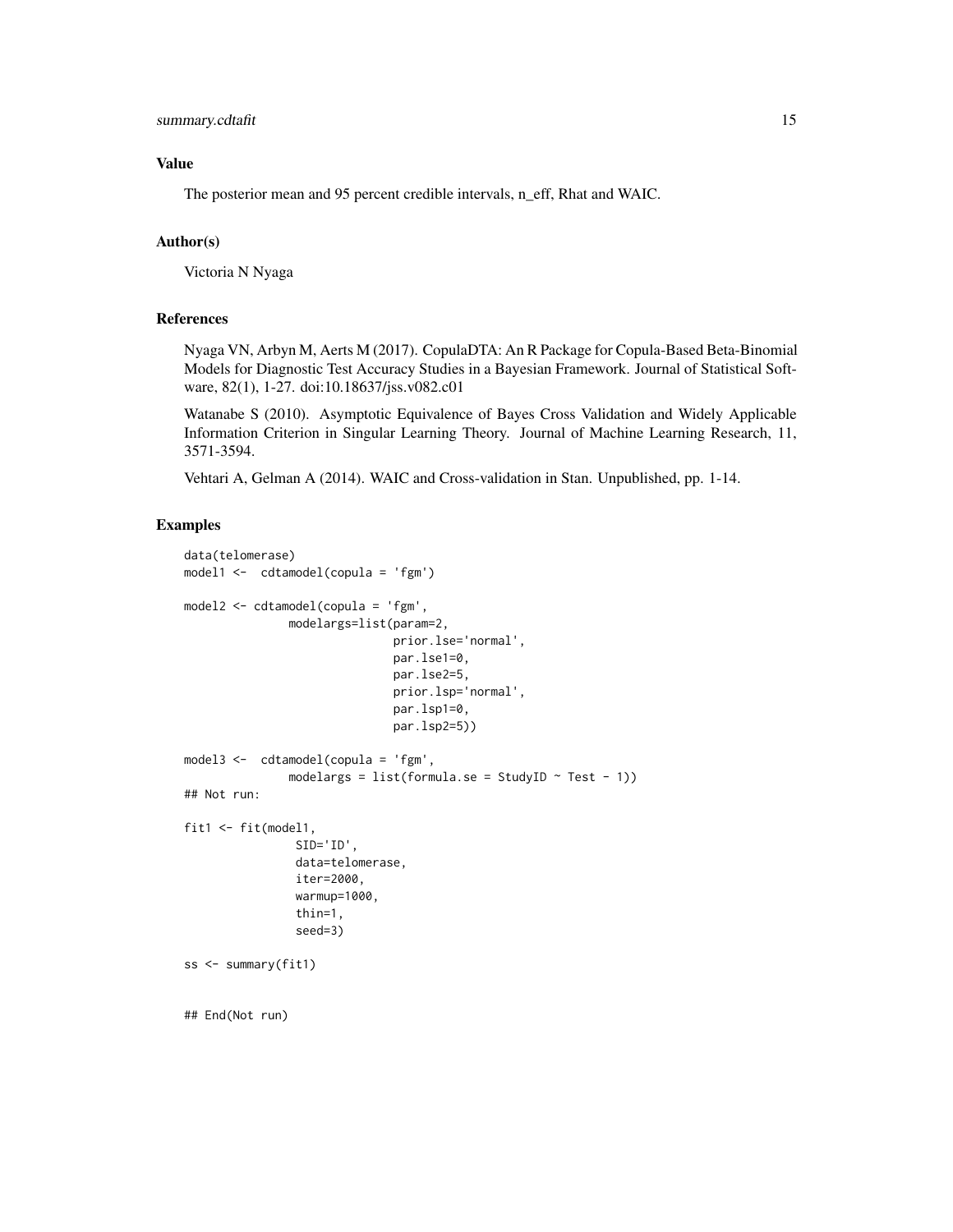<span id="page-15-0"></span>

#### Description

Glas et al. (2003) systematically reviewed the sensitivity and specificity of cytology and other markers including telomerase for primary diagnosis of bladder cancer.

#### Usage

data(telomerase)

#### Format

A data frame of ten observations and five variables:

- ID Study identifier
- TP Number of true positives
- FN number of false negatives
- TN number of true negatives
- FP number of false positives

#### References

Glas AS, Roos D, Deutekom M, Zwinderman AH, Bossuyt PMM, Kurth KH (2003). Tumor Markers in the Diagnosis of Primary Bladder Cancer. A Systematic Review. The Journal of Urology, 169(6), 1975-1982.

Nyaga VN, Arbyn M, Aerts M (2017). CopulaDTA: An R Package for Copula-Based Beta-Binomial Models for Diagnostic Test Accuracy Studies in a Bayesian Framework. Journal of Statistical Software, 82(1), 1-27. doi:10.18637/jss.v082.c01

traceplot *A function to produce traceplots.*

# Description

A function to produce traceplots.

A function to produce traceplots.

## Usage

```
traceplot(object, ...)
```
## S4 method for signature 'cdtafit' traceplot(object, ...)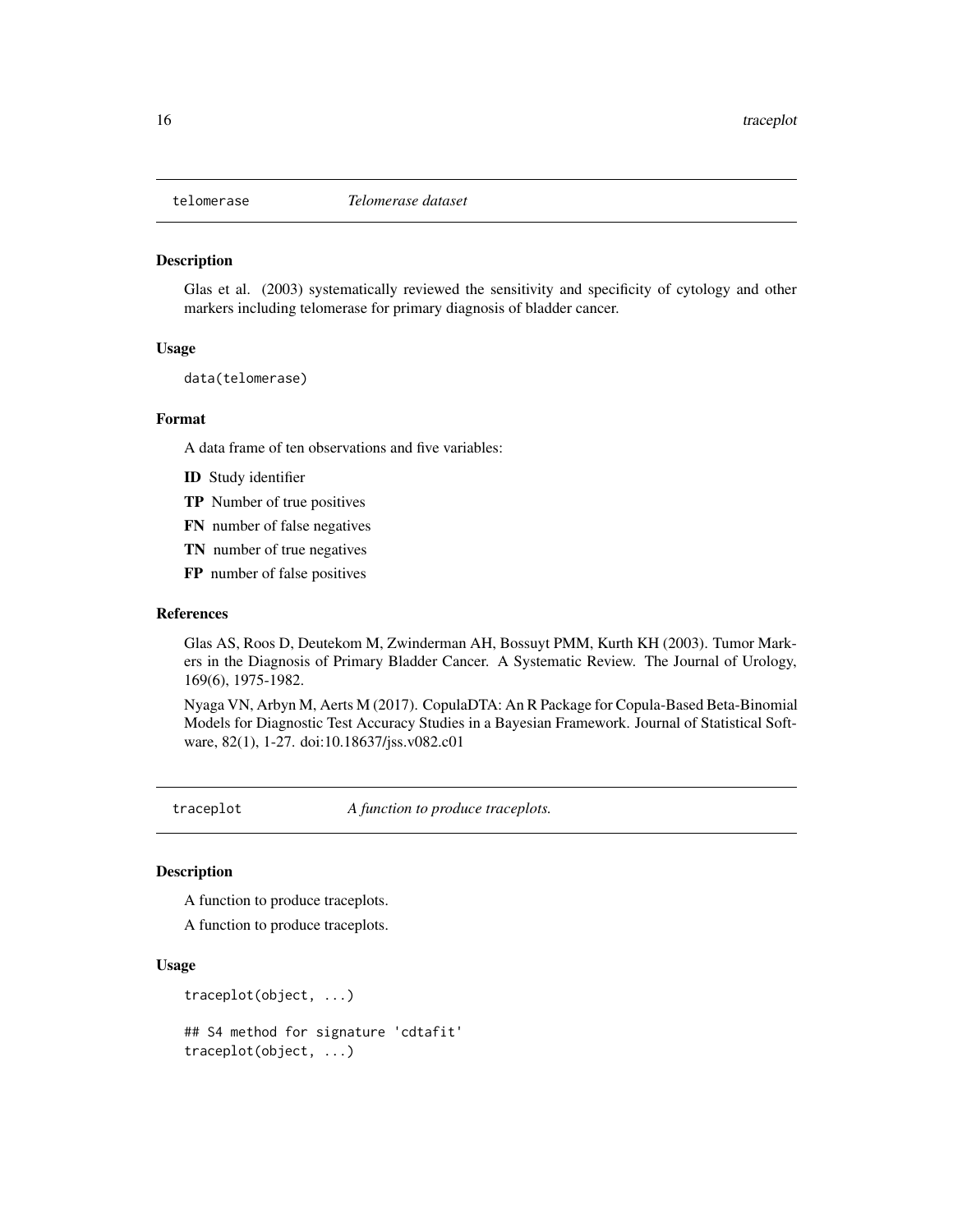# <span id="page-16-0"></span>traceplot.cdtafit 17

### Arguments

| object   | A cdtafit object from fit                          |
|----------|----------------------------------------------------|
| $\cdots$ | Extra optional arguments as defined in stan trace. |

traceplot.cdtafit *Trace plot using ggplot2.*

#### Description

Trace plot using ggplot2.

#### Usage

```
traceplot.cdtafit(x, ...)
```
# Arguments

| x        | An edtafit object from fit.                          |
|----------|------------------------------------------------------|
| $\cdots$ | additional options. See stan_trace for more details. |

# Value

A ggplot object of the parameters of the models mean structure.

# Author(s)

Victoria N Nyaga

# References

Nyaga VN, Arbyn M, Aerts M (2017). CopulaDTA: An R Package for Copula-Based Beta-Binomial Models for Diagnostic Test Accuracy Studies in a Bayesian Framework. Journal of Statistical Software, 82(1), 1-27. doi:10.18637/jss.v082.c01

# Examples

```
data(telomerase)
model1 <- cdtamodel(copula = 'fgm')
model2 <- cdtamodel(copula = 'fgm',
               modelargs=list(param=2,
                              prior.lse='normal',
                              par.lse1=0,
                              par.lse2=5,
                              prior.lsp='normal',
                              par.lsp1=0,
                              par.lsp2=5))
```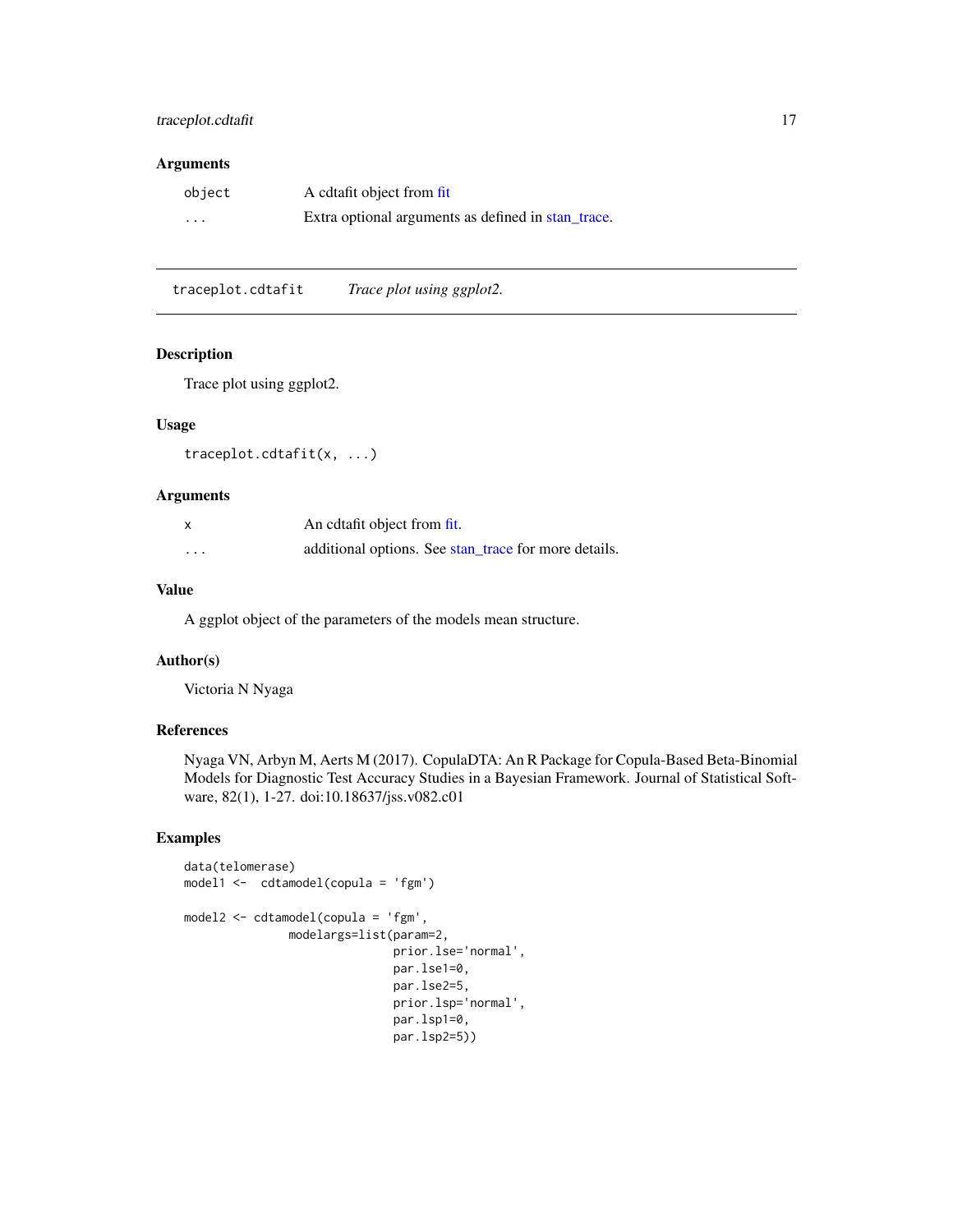```
model3 <- cdtamodel(copula = 'fgm',
               modelargs = list(formula.se = StudyID \sim Test - 1))
## Not run:
fit1 <- fit(model1,
                SID='ID',
                data=telomerase,
                iter=2000,
                warmup=1000,
                thin=1,
                seed=3)
traceplot(fit1)
traceplot(fit1) +
theme(axis.text.x = element_text(size=10, colour='black'),
      axis.text.y = element_text(size=10, colour='black'),
      axis.title.x = element_text(size=10, colour='black'),
      strip.text = element_text(size = 10, colour='black'),
      axis.title.y= element_text(size=10, angle=0, colour='black'),
      strip.text.y = element_text(size = 10, colour='black'),
      strip.text.x = element_text(size = 10, colour='black'),
      plot.background = element_rect(fill = "white", colour='white'),
      panel.grid.major = element_blank(),
      panel.background = element_blank(),
      strip.background = element_blank(),
      axis.line.x = element_line(color = 'black'),
      axis.line.y = element_line(color = 'black'))
```
## End(Not run)